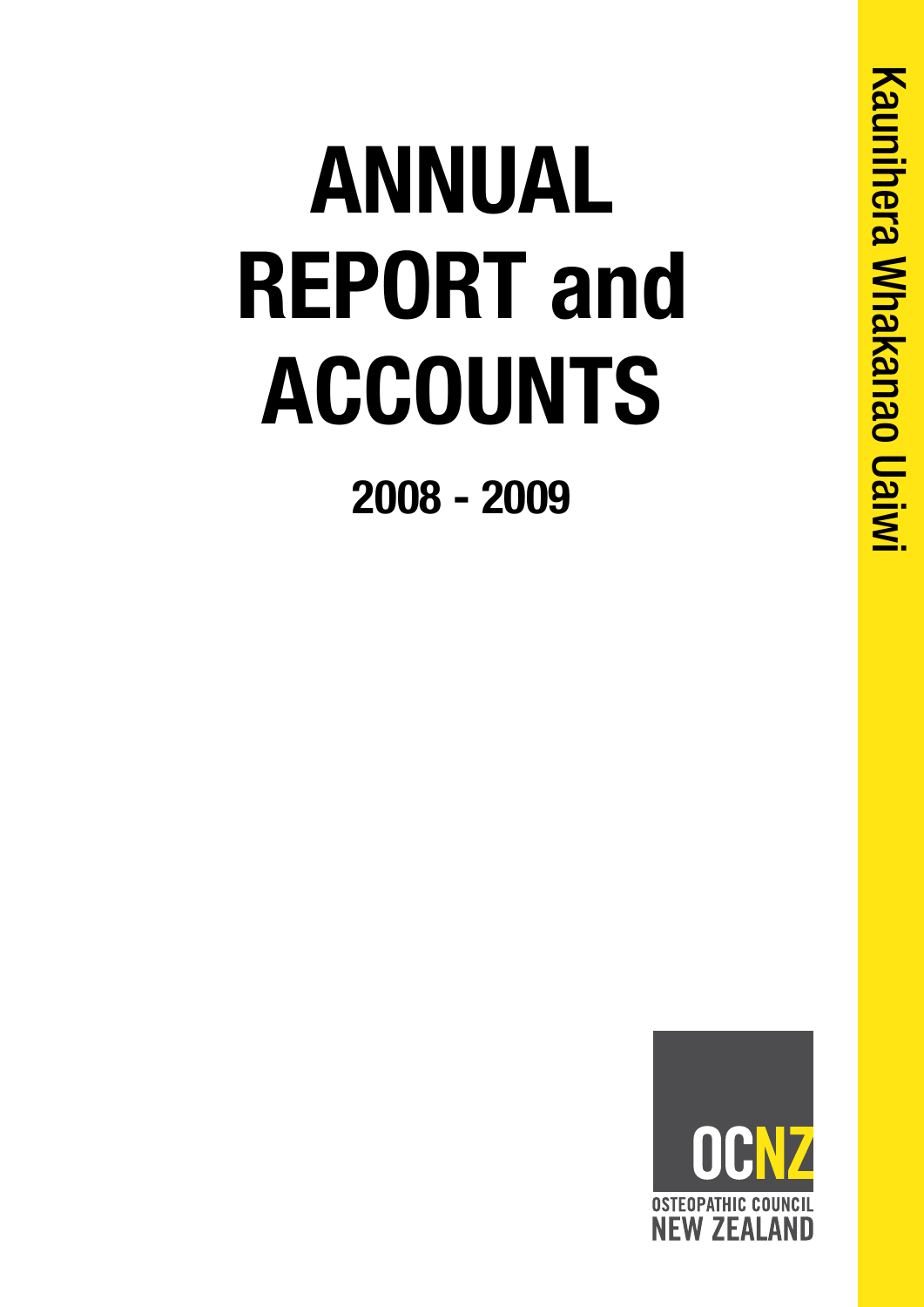Hon. Tony Ryall Minister of Health Parliament Buildings WELLINGTON

It is with much pleasure that I present the fourth annual report of the Osteopathic Council of New Zealand.

This report highlights the Osteopathic Council's activities for the fifth year since the Council was established following the enactment of the Health Practitioners Competence Assurance Act 2003. It also contains the audited accounts for the year ending 31 March 2009.

Angi hn file

Stiofán Mac Suibhne Chairperson TH E O STE O PATH I C C O U N C I L O F N E W Z E ALAND

## **Chairperson's Report**

The Osteopathic Council of New Zealand (OCNZ) had a busy year in 2008 / 09. The OCNZ moved on from the Regulatory Board Secretariat in May 2008, forming a co-hosting arrangement, the Health Regulatory Authorities Secretariat (HRAS), with four of the other smaller regulatory authorities (Dietitians, Optometrists, Chiropractors and Podiatrists). The purpose of HRAS to allow the partner RAs to mitigate the diseconomies of scale by sharing the costs of accommodation and administration staff required to administer the Health Practitioners Competence Assurance Act (2003) (the Act).

OCNZ was the only regulatory authority established under the Act that had a consumer as chairperson. This situation changed in September 2008, I became the first osteopath to chair the Osteopathic OCNZ. The inaugural chair, Dr Jean Drage PhD, was a lay appointee and had successfully steered the organisation through its start-up phase.

The Council had 6 members until October 2008 when Dee Taylor and Caryl Blomkvist were appointed. As Jean Drage's term ended in December 2008, there were 7 members from December 2008. Of these, 6 were osteopaths and one a Layperson. The members were:

Jean Drage (Chair until September 2008 and Layperson) from **Christchurch** 

Stiofán Mac Suibhne (Chair from September 2008) from Christchurch Deepa Ranchhod (Deputy Chair) from Wellington Sharon Awatere from Napier Matthew Cooper from Wellington Paul Hume from Hamilton Caryl Blomkvist from Wanganui (Layperson) Dee Taylor from Christchurch

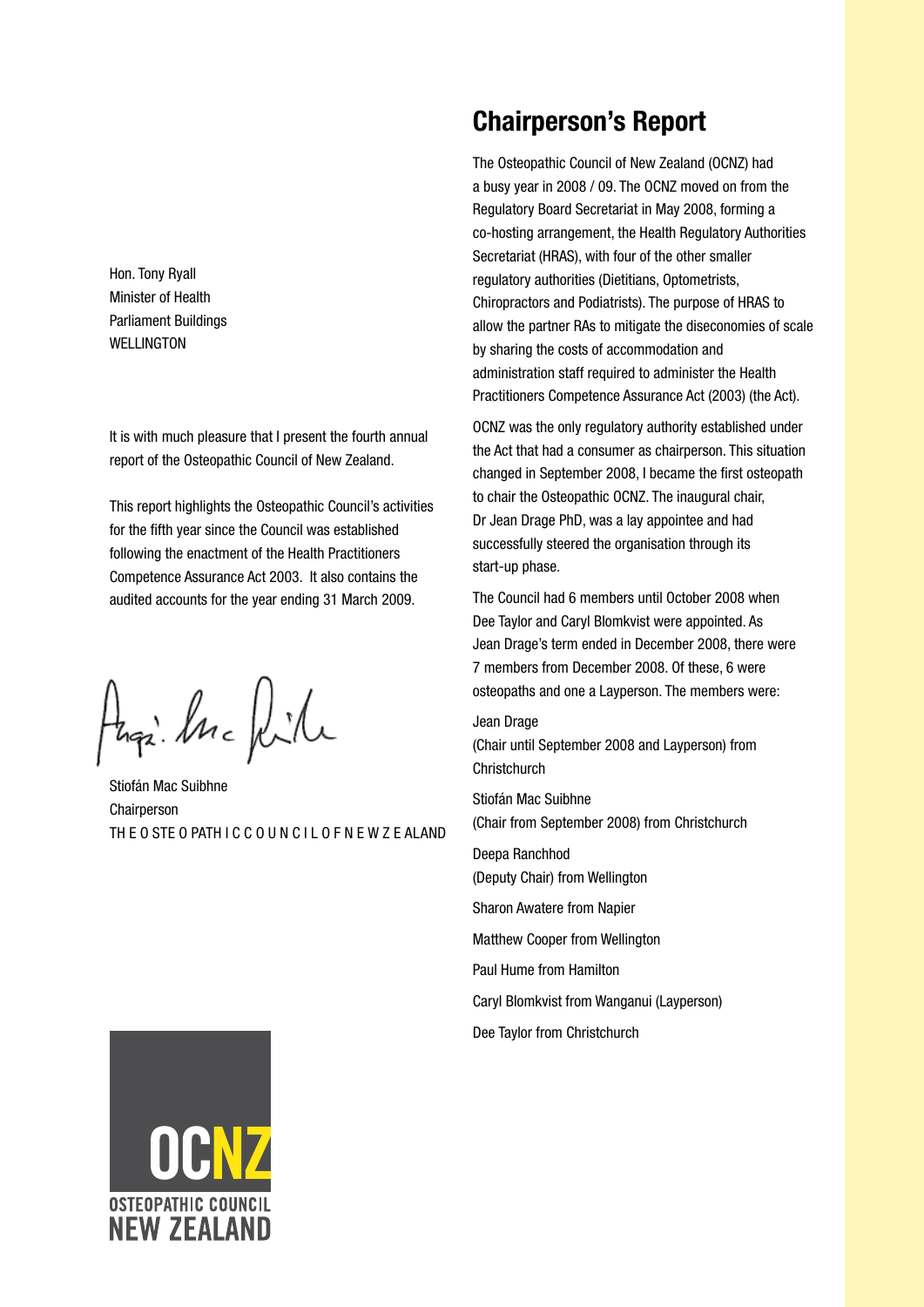## **Reduced APC and other Fees**

As a result of an extensive strategic planning exercise and a financial review process, OCNZ has been able to reduce the APC fee paid by osteopaths for the annual practising certificate from \$1000 (ex GST) in the previous financial year to \$750 (ex GST). With a reserves policy in place and some careful budget decisions, we hope to maintain the reduced fee for the two subsequent financial years.

On 31 March 2009 there were 376 Osteopaths in New Zealand with practising certificates. At the same time there were 522 Osteopaths on the Register, 146 of whom were inactive (those who are registered, but do not have an Annual Practising Certificate). 32 registrations were granted during the year; 12 were Unitec graduates, 7 registered under the TTMRA agreement and 13 came from overseas having passed the entry examination.

# **Accreditation of Training Provider**

The OCNZ carried out its first accreditation review of Unitec, the provider of the prescribed qualification for registration (Bachelor in applied science (human biology) / Master's in Osteopathy). The accreditation was carried out using a model jointly developed by the Australian and New Zealand jurisdictions, with the team being composed of osteopaths and academics from both countries. The programme had recently been restructured and was granted conditional accreditation for a period of three years, full accreditation status to be granted subject to compliance with additional information requests. The accreditation of Unitec was an important milestone for OCNZ, establishing that the programme meets the agreed standards and compares favourably to international quality benchmarks and this was achieved in collaboration with our Australian counterparts.

## **Overseas Assessment Exam**

Ensuring that all osteopaths that are seeking registration in New Zealand are competent to practise is an important function of Council. The Council has been approached by the Osteopathic professional bodies with concerns that the overseas assessment process is a barrier to skilled

migration and creating a workforce issue. We have undertaken to review the rational, format and cost of the overseas assessment process in 2009/10.

Overseas osteopaths who wish to practise in New Zealand must have an osteopathic qualification approved by Council and sit a clinical assessment. 20 international osteopathic graduates were assessed with a 70% pass rate. Achieving an IELTS test score of 7.5 is a requirement for those whose first language is not English and/or those who completed their osteopathic qualification in a language other than English.

## **Collaboration with Australia**

The Trans-Tasman Mutual Recognition Act (1997) (TTMRA) requires that the OCNZ works with the Australian osteopathic regulatory authorities on standards in practice, common standards for registration and accreditation of training providers. Council members attended the annual meeting with the Australian regulators and have worked closely on common policies, especially accreditation. The 2008 meeting was held in Christchurch, New Zealand and hosted by the OCNZ.

The Osteopathic profession in Australia is to move to a national registration scheme under proposed reforms. The OCNZ has agreed to work towards forming a joint advisory, accreditation and policy body with Australia. This will ensure that the profession maintains 'equivalency' as per the TTMRA. Co-operation on policy development will allow resources to be pooled and synergies and cost savings for the regulatory authorities in both jurisdictions.

# **Council Meetings**

In the 2008-2009 financial year the Council had 4 Council meetings in Wellington and one in Christchurch, supported by several subcommittee meetings (by teleconference). Annette Instone was the Registrar throughout the whole period.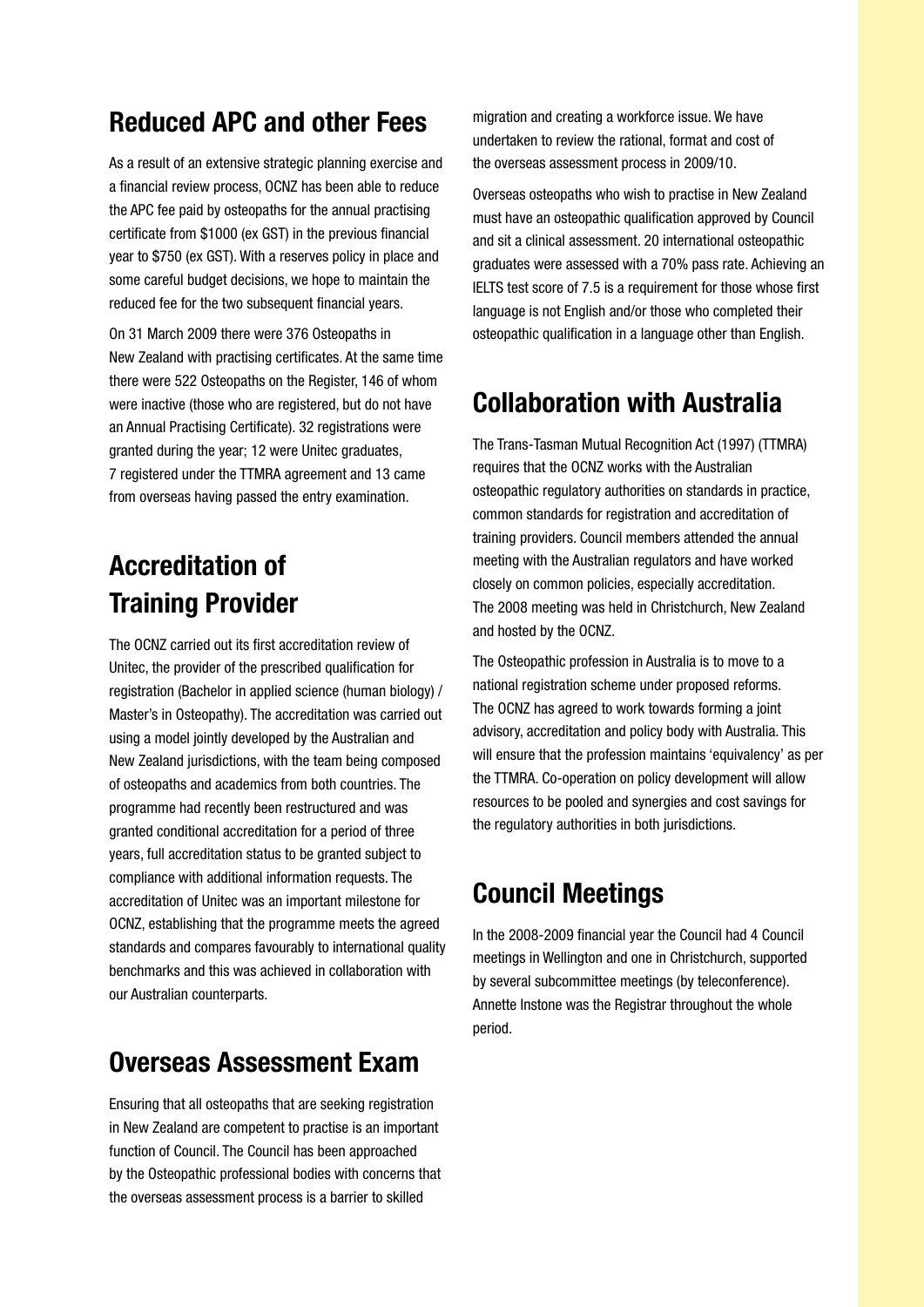# **Continuing Professional Development**

OCNZ established a compulsory programme of Continuing Professional Development (CPD) in 2006 based on the competency framework developed for the profession in 2004. The competency framework is based on capabilities required for practice and is grouped into six domains:

- Clinical skills
- • Communication
- Cultural competence,
- • Legal requirements
- Ethical requirements
- • Professional development

2008 / 09 was the final year of a three year cycle. Training in legal / ethical considerations and professional development issues was undertaken by all registrants.

OCNZ's CPD programme helps ensure that osteopaths maintain their competence. Each year every osteopath is required to complete 25 approved CPD credits and maintain an up-to-date first aid certificate. Council is reviewing the programme for the future.

# **Scope of Practice Review**

Council has commenced a wide ranging review of the scope of practice. It is important that the scope of practice reflects the reality of professional life. As a mature and diversified profession the issue of additional scopes of practice are under consideration.

# **The Osteopathic Workforce**

Statistics collated for the 2008 Health Workforce Annual Survey show that there were slightly more male than female osteopaths working in New Zealand at that time and that more than 80 percent worked in the North Island.

Of the 271 osteopaths who responded to the survey, 60% had UK based qualifications, around 26% had gained their osteopathic qualification in New Zealand and around 10% had gained their qualification in Australia. New Zealand has a higher ratio of osteopaths to population than both Australia and the UK.

Nearly 30% of survey respondents indicated that they are aged 50 or over. 14 of those reported that they are over 60. The number of APC holders at year end showed a net increase of 10 (366 to 376).

# **Registration Criteria**

The qualifications required for Registration are: All applicants must either:

- Hold a Master of Osteopathy awarded by Unitec New Zealand *or*
- Pass an assessment or examination set or approved by the Council (Applicants must provide evidence of osteopathic qualifications in order to sit this exam and must show that they are competent in English if English is not their first language and they did not complete their osteopathic qualification in English.)

Under the Trans-Tasman Mutual Recognition Act 1997 all osteopaths registered with an Australian state or territory authority may also apply for registration in New Zealand.

# **Registration Statistics for the 2008/2009 Financial Year**

| <b>Examination Statistics</b> |                      |
|-------------------------------|----------------------|
| No. of Sits                   | 20 over 12 exam days |
| Passes                        | 13                   |
| Of those, second sitting      |                      |
| No. of fails                  | 7                    |
| Of those, second fail         |                      |
| Unadjusted Pass Rate          | 65%                  |
|                               |                      |

## **Registration Statistics**

| No. of Unitec graduates registered             |        | 12  |
|------------------------------------------------|--------|-----|
| No. of overseas practitioners registered       | UK     | 12  |
|                                                | France | 1   |
| No of TTMRA registrations                      |        | 7   |
| Total new registrations                        |        | 32  |
| Number on the Register at 31/3/09              |        | 522 |
| Number on Register at 31/3/08                  |        | 490 |
| Number with practising Certificates at 31/3/09 |        | 376 |
| Number with practising Certificates at 31/3/08 |        | 366 |
| Number Inactive at 31/3/09                     |        | 146 |
| 73 have been inactive for more than 3 years    |        |     |
| Number Inactive at 31/3/08                     |        | 124 |
| 73 have been inactive for more than 3 years    |        |     |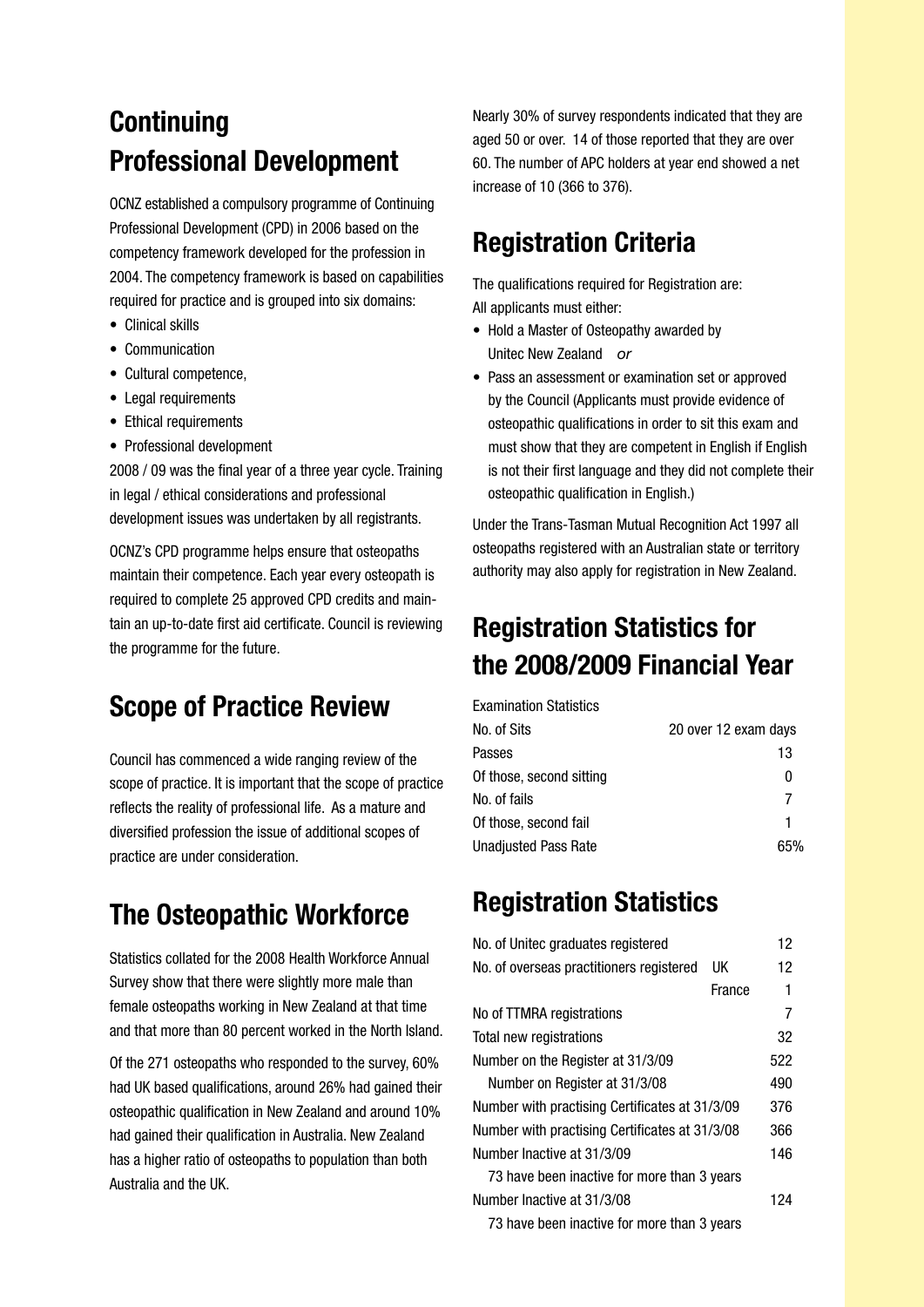## **Annual Practising Certificate**

All registered osteopaths must apply for an annual practising certificate by 31 March 2009 in order to continue practising. Applicants must provide evidence that they have complied with CPD requirements.

## **Fees**

Fees for registration and for an annual practising certificate for the period 1 April 2008 to 31 March 2009 including GST:

| Application to register                                              | \$675.00 |
|----------------------------------------------------------------------|----------|
| Practising certificate, if practising more than<br>10 hours per week | \$843.75 |
| Practising certificate, if practising 10 hours                       |          |
| or less per week                                                     | \$562.50 |

Application for an annual practising certificate (if not paid until after 31 March while holding a practising certificate during the previous year if practising for:

| More than 10 hours per week                                                                                                                                  | \$943.75   |
|--------------------------------------------------------------------------------------------------------------------------------------------------------------|------------|
| 10 hours or less per week                                                                                                                                    | \$662.50   |
| Practising certificate, if newly qualified osteopath \$421.85<br>(i.e. applicants who completed their course in<br>the period 1 April 2008 to 31 March 2009) |            |
| Practising certificate for part-year<br>1 October to 31 March                                                                                                | \$562.50   |
| Practising certificate for part-year<br>1 January to 31 March                                                                                                | \$281.25   |
| Application for recognition of non-approved CPD<br>undertaken more than three months previously \$100.00                                                     |            |
| <b>Examination Fee</b>                                                                                                                                       | \$3,375.00 |
| <b>Examination Review</b>                                                                                                                                    | \$1,125.00 |

# **Contacting the Council**

Postal Address: PO Box 10-140 Wellington 6143 New Zealand Street Address: Level 3, Freemason House, 195 – 201 Willis Street Wellington 6011 New Zealand Tel: [64 4] 474 0747 Fax: [64 4] 474 0709 Email: registrar@osteopathiccouncil.org.nz Website: www.osteopathiccouncil.org.nz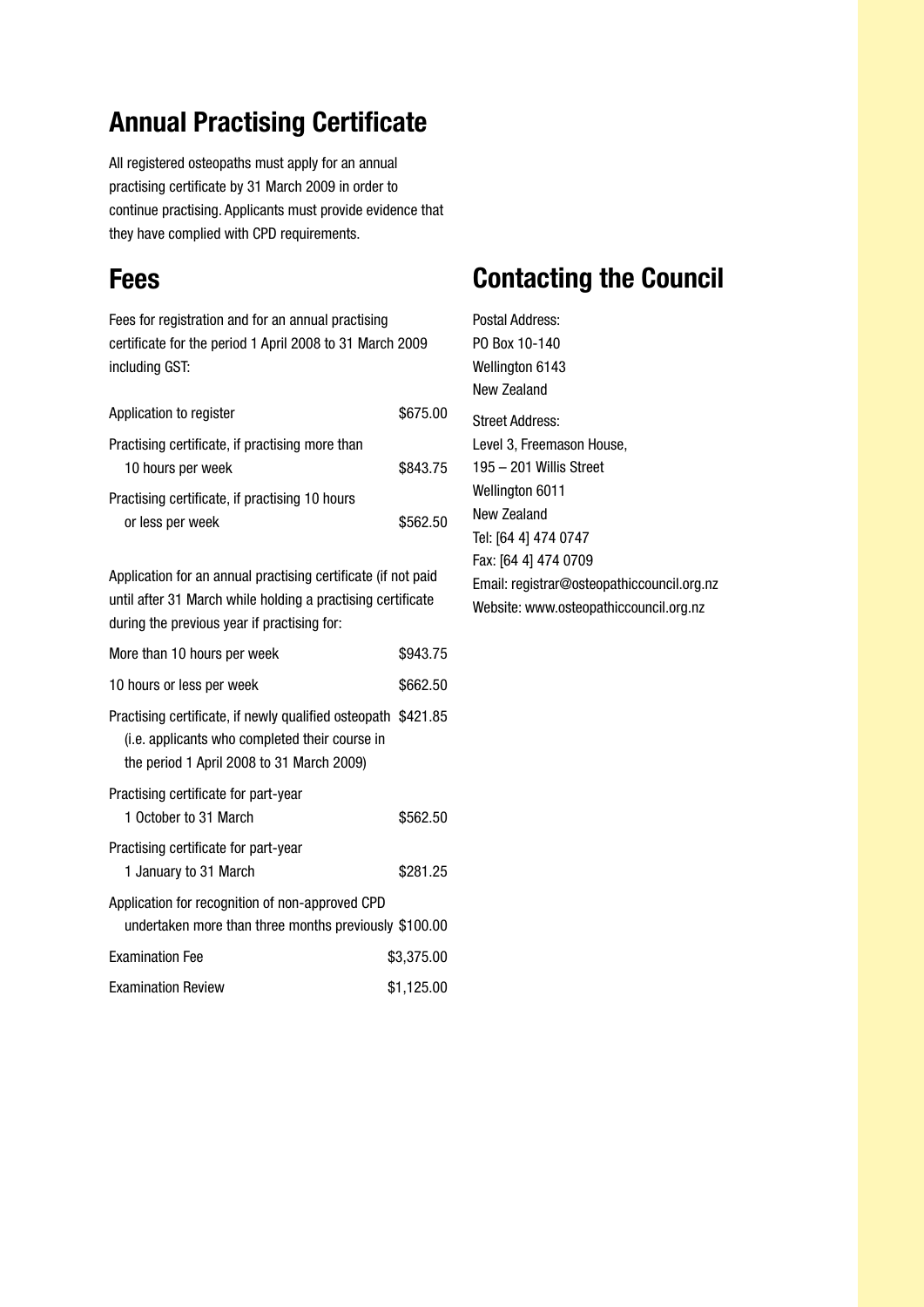# **Osteopathic Council of New Zealand**

# **Statement of Financial Performance for the year ended 31st March 2009**

|                                   | <b>Note</b> | 2009        | 2008    |
|-----------------------------------|-------------|-------------|---------|
| <b>Operating Revenue</b>          |             |             |         |
| <b>Examination Fees</b>           |             | 60,000      | 73,777  |
| <b>Practising Certificates</b>    |             | 256,279     | 315,111 |
| Recoveries                        |             | 5,465       | 5,669   |
| Registration                      |             | 21,975      | 18,600  |
| <b>Total Operating Revenue</b>    |             | 343,719     | 413,157 |
| <b>Other Revenue</b>              |             |             |         |
| Interest Income                   |             | 53,155      | 55,018  |
| Other Income                      |             | 2,157       | 535     |
| <b>Total Other Revenue</b>        |             | 55,312      | 55,553  |
| <b>Total Revenue</b>              |             | 399,031     | 468,710 |
| Expense                           |             |             |         |
| Advertising                       |             | 1,209       | 3,312   |
| <b>Audit Fees</b>                 |             | 2,912       | 2,710   |
| <b>Authority Member Fees</b>      |             | 23,980      | 48,887  |
| <b>Bank Charges</b>               |             | 5,474       | 5,830   |
| Catering                          |             | 851         | 1,104   |
| <b>Chair Fees</b>                 |             | 16,421      | 3,863   |
| <b>Committee Fees</b>             |             | 28,704      | 14,977  |
| <b>Competence Compliance</b>      |             | 2,254       | 0       |
| <b>Conferences &amp; Seminars</b> |             | 5,746       | 432     |
| <b>Contract Fees</b>              |             | 6,362       | 2,488   |
| Depreciation                      | $\mathbf 5$ | 3,329       | 0       |
| <b>Examination Costs</b>          |             | 58,494      | 38,140  |
| <b>Expensed Equipment</b>         |             | 2,298       | 0       |
| Hire of Plant & Equipment         |             | 689         | 836     |
| <b>HPDT Costs</b>                 |             | $\mathbf 0$ | 6,438   |
| <b>Legal Fees</b>                 |             | 8,162       | 9,868   |
| Personnel and Training Costs      |             | 65,033      | 542     |
| Postage                           |             | 4,053       | 2,935   |
| Printing & Stationery             |             | 5,970       | 5,037   |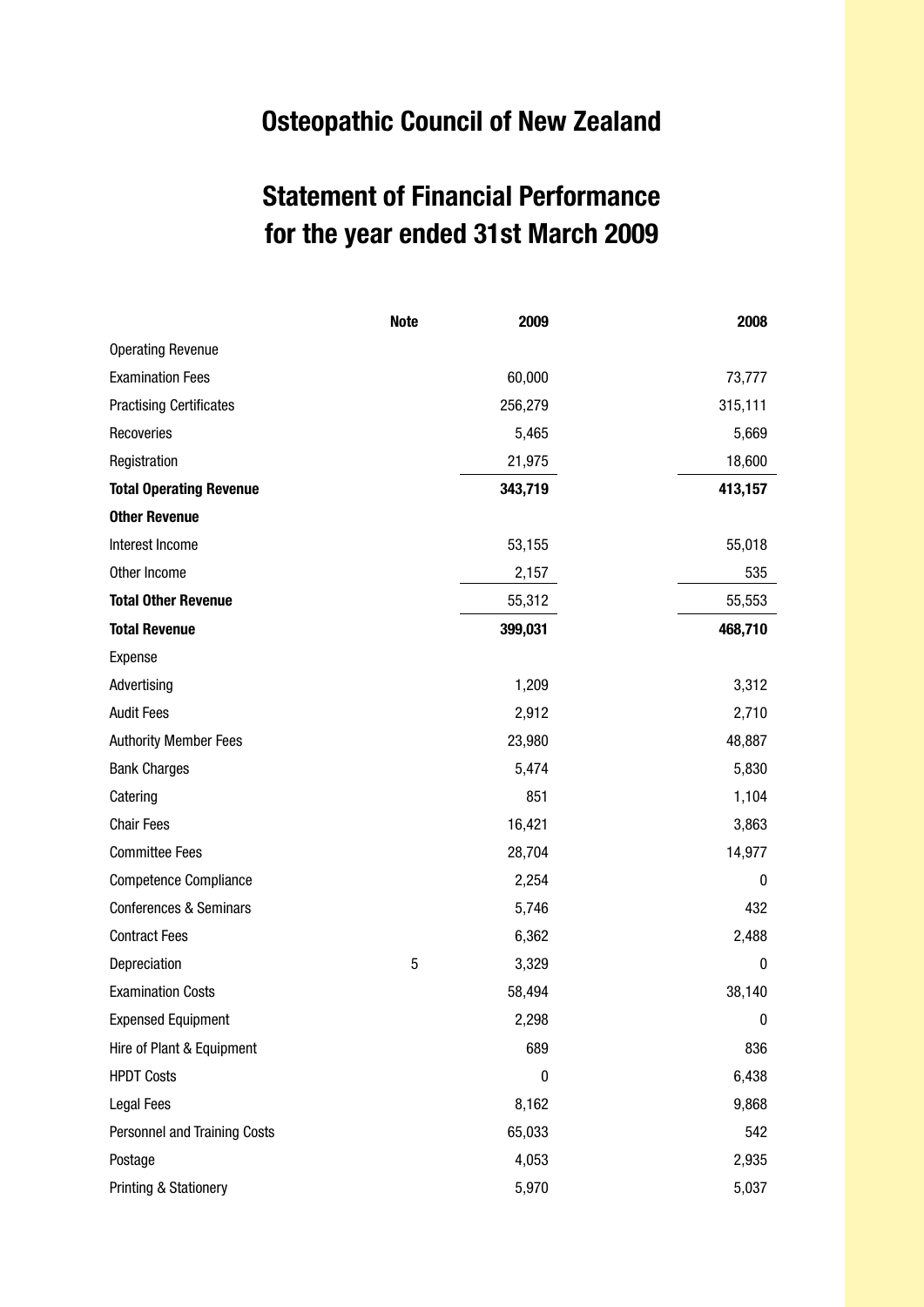# **Osteopathic Council of New Zealand**

# **Statement of Financial Performance for the year ended 31st March 2009**

| <b>Professional Fees</b>           | 35,502  | 22,164  |
|------------------------------------|---------|---------|
| <b>Secretariat Operating Costs</b> | 22,315  | 0       |
| <b>Service Charges</b>             | 43,290  | 115,455 |
| <b>Teleconferences</b>             | 2,074   | 867     |
| Telephone                          | 818     | 3,931   |
| <b>Travelling Expenses</b>         | 35,998  | 40,968  |
| Website Development                | 145     | 0       |
| <b>Total Expense</b>               | 382,083 | 330,784 |
| Net Income                         | 16,948  | 137,926 |

# **Statement of Movements in Equity for the year ended 31st March 2009**

|                                      | 2009    | 2008     |
|--------------------------------------|---------|----------|
|                                      | \$      | \$       |
| Equity at the beginning of the year: | 600,032 | 426,106  |
| Net Surplus/(Deficit) for the year:  | 16,948  | -137,936 |
| Equity at the end of the year:       | 616,980 | 600,032  |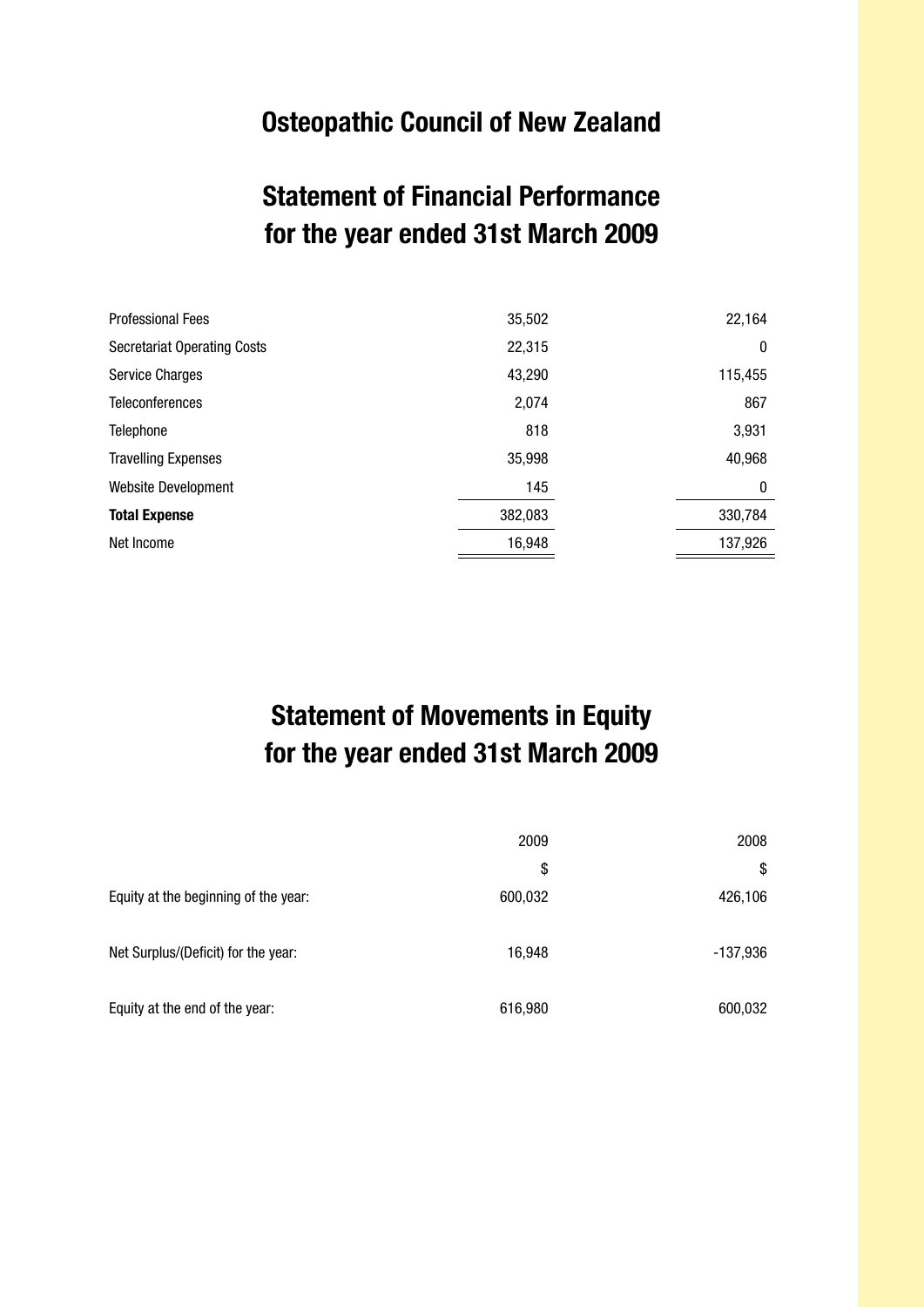# **Statement of Financial Position As at 31st March 2009**

|                                             | <b>Notes</b> | 2009    | 2008    |
|---------------------------------------------|--------------|---------|---------|
|                                             |              | \$      | \$      |
| <b>Current Assets</b>                       |              |         |         |
| Westpac Cash Management Account             |              | 36,783  | 6,383   |
| <b>Westpac Cheque Account</b>               |              | 50,776  | 222,606 |
| <b>Westpac Term Deposits</b>                |              | 737,829 | 644,311 |
| <b>Accounts Receivable</b>                  |              | 244     | 0       |
| Accrued Income                              |              | 8,577   | 7,448   |
| Loans to Health Regulatory Authorities      |              |         |         |
| Secretariat Limited                         |              | 5,000   | 0       |
| <b>Total Current Assets</b>                 |              | 839,229 | 880,748 |
| <b>Non Current Assets</b>                   |              |         |         |
| Investment in Health Regulatory Authorities | 3            |         |         |
| Secretariat Limited                         |              | 20      | 0       |
| <b>Fixed Assets</b>                         | 5            | 6,372   | 0       |
| <b>TOTAL ASSETS</b>                         |              | 845,601 | 880,748 |
| <b>LIABILITIES &amp; EQUITY</b>             |              |         |         |
| <b>Current Liabilities</b>                  |              |         |         |
| <b>Accounts Payable</b>                     |              | 72,427  | 35,385  |
| <b>GST Payable</b>                          |              | 8,631   | 20,623  |
| Income in Advance                           |              | 138,664 | 224,708 |
| KiwiSaver Deductions Payable                |              | 454     | 0       |
| PAYE Payable                                |              | 1,522   | 0       |
| Withholding Tax Deductions Payable          |              | 6,923   | 0       |
| Total Current Liabilities                   |              | 228,621 | 280,716 |
| Equity                                      |              |         |         |
| <b>Retained Earnings</b>                    |              | 600,032 | 462,106 |
| Net Income                                  |              | 16,948  | 137,926 |
| <b>Total Equity</b>                         |              | 616,980 | 600,032 |
| <b>TOTAL LIABILITIES &amp; EQUITY</b>       |              | 845,601 | 880,748 |

Chairperson: Plaga. Mac Puile

Date: 28th Sept. 109.<br>Date: 28 September 2009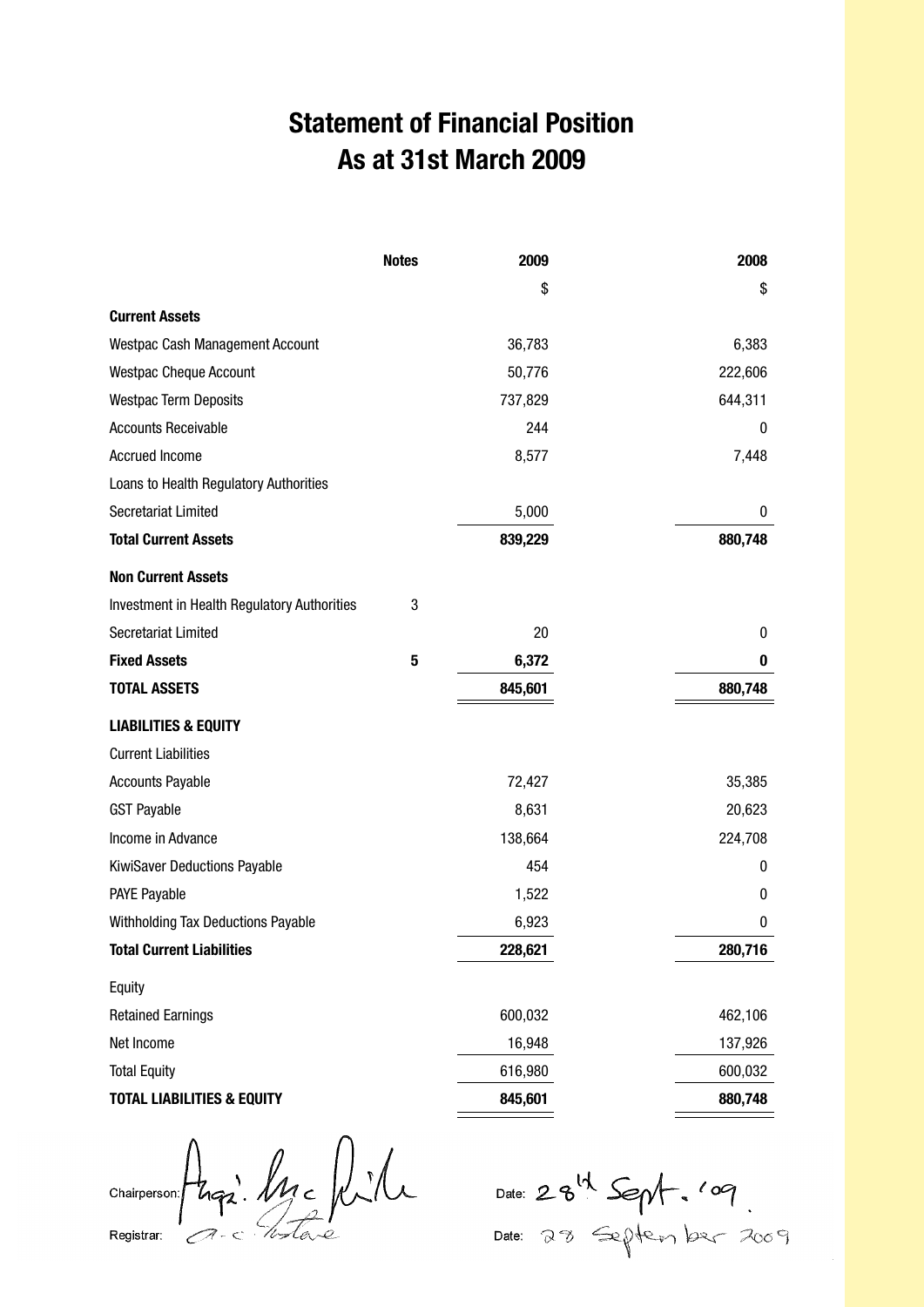## **Notes to and forming part of the Financial Statements**

## **1. Statement of Accounting Policies**

## **Reporting Entity**

The Osteopathic Council is constituted under the Health Practitioners Competence Assurance Act 2003. These financial statements have been prepared in accordance with the Financial Reporting Act 1993.

The Council qualifies for differential reporting as it is not publicly accountable and is not large. The Council has taken advantage of all applicable differential reporting exemptions.

## **General Accounting Policies**

These financial statements have been prepared in accordance with generally accepted accounting practice in New Zealand and on the basis of historical cost. Reliance is placed on the fact that the business is a going concern.

## **Specific Accounting Policies**

## **(a) Annual Practising Certificate income.**

Annual Practising Certificate Income is recorded only upon receipt. No Accounts Receivable are recognised and receipts for Annual Practising Certificates issued for future years are shown as Income Received in Advance.

## **(b) Goods and Services Tax.**

The Financial Statements have been prepared on a tax exclusive basis with the exception of Accounts Receivable and Accounts Payable which include GST.

## **(c) Investments.**

Investments are recognised at cost. Investment income is recognised on an accruals basis where appropriate.

## **(d) Income Tax.**

The Council is registered as a charitable entity under the Charities Act 2005. It is exempt from Income Tax.

## **(e) Property Plant and Equipment.**

Property Plant and Equipment are shown at original cost less accumulated depreciation. Depreciation has been calculated over the expected useful life of the Assets at the following rates: Office Equipment 20% - 100% straight line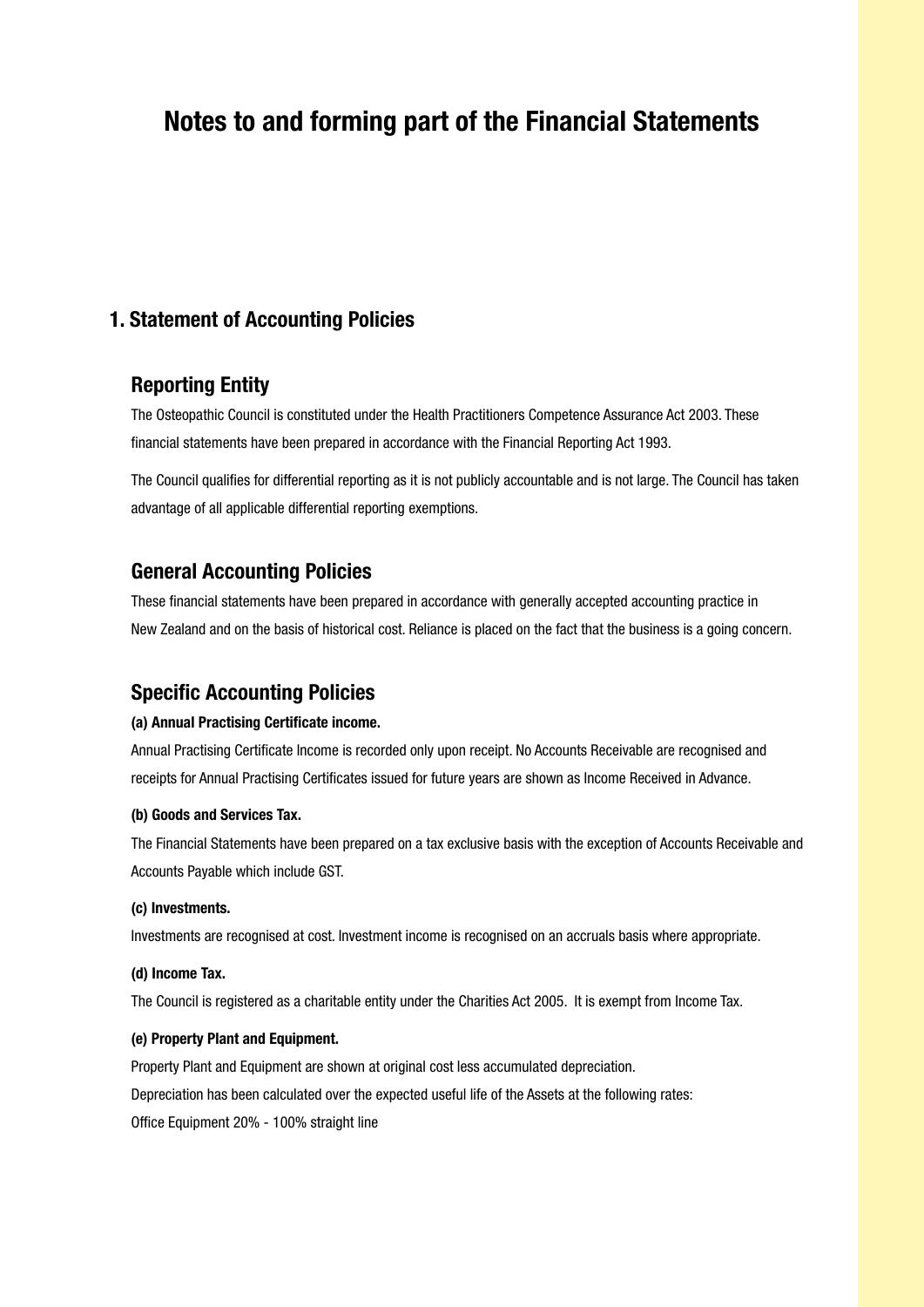#### **(f) Changes in Accounting Policies.**

There have been no Changes in Accounting Policies.

All accounting policies have been applied on a consistent basis with those of the previous period.

## **2. Contingent Liabilities and Commitments**

There are no contingent liabilities at the end of the year. (2008: Nil) There are no capital or other commitments at the end of the year (2008: Nil)

## **3. Investment**

The Council has an undivided 1/5th share in the issued share cap[ital of Health Regulatory Authorities Secretariat Limited (HRAS). The consideration of \$20 is not yet paid.

## **4. Related Party Transactions**

HRAS provides administrative services to the Council on a non-profit cost recovery basis.

The cost of those services for the period was \$22314.

The five shareholding boards in Health Regulatory

Authorities Secretariat Limited have each advanced \$5,000 to that company to provide it with working capital.

## **5. Property Plant and Equipment**

| Fixed Assets 2009 | <b>Original Cost</b> | Accum. Depn | <b>Closing Book Value</b> |
|-------------------|----------------------|-------------|---------------------------|
| Office Equipment  | 9701                 | 3329        | 6372                      |

## **6. Financial Management Agreement**

Health Regulatory Authorities Secretariat Limited (HRAS) has been established to provide business management support to the New Zealand Chiropractic Board, the Dietitians Board, the Podiatrists Board of New Zealand, the Optometrists & Dispensing Opticians Board and the Osteopathic Council of New Zealand (collectively 'the entities'). HRAS provides financial management support to each of the entities according to a number of conditions:

1. Each of the entities holds an undivided share in HRAS; that company was formed to provide management support to those entities.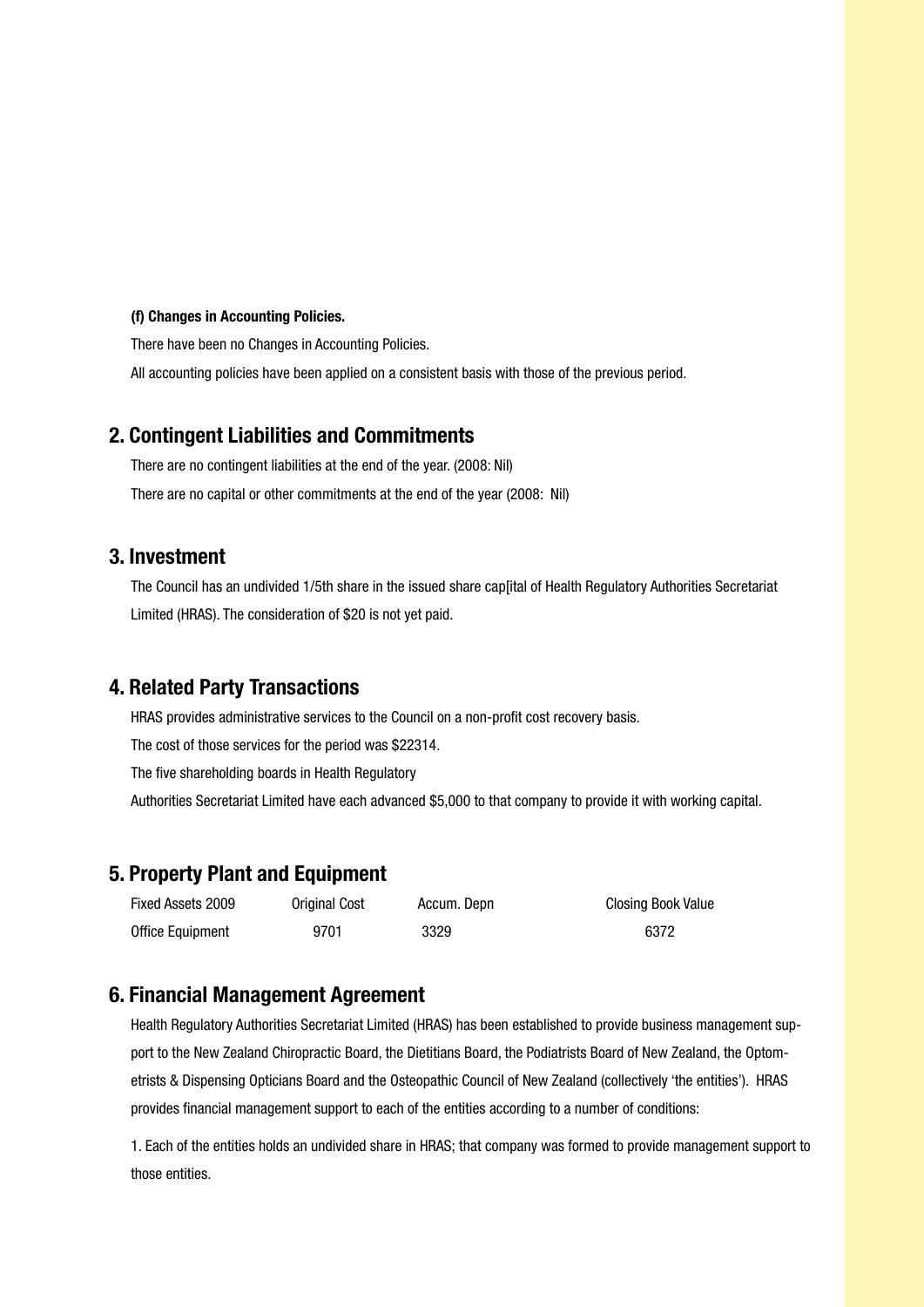2. Each of the entities contributes an equal sum to the working capital of HRAS. This amount has been set initially at \$5,000 each.

3. HRAS is not to make a profit from its business partnership with the entities.

4. Each board will be invoiced monthly for an equal amount equivalent to the expenses incurred by HRAS in managing its own business.

5. Each board will also be invoiced monthly for those direct costs and expenses that HRAS has incurred on its behalf.

6. At the end of each month and the financial year, HRAS will show a nil financial balance on all its operations.

At 31st March 2009 the HRAS Statement of Financial Position showed net assets of \$100.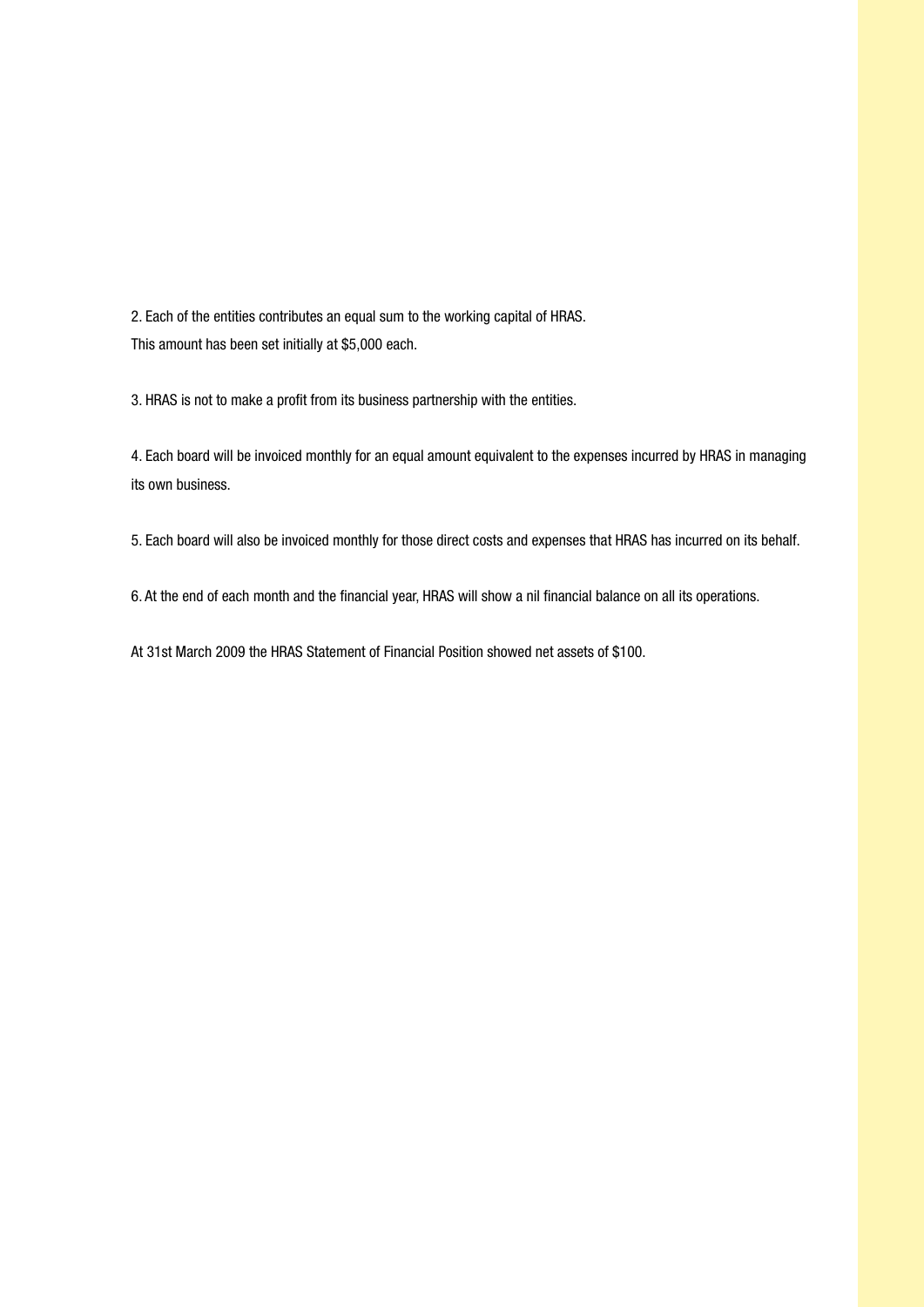

Accountants & **Business Advisers** 

## **AUDIT REPORT**

#### TO THE READERS OF **OSTEOPATHIC COUNCIL OF NEW ZEALAND'S FINANCIAL STATEMENTS** FOR THE YEAR ENDED 31 MARCH 2009

The Auditor-General is the auditor of the Osteopathic Council of New Zealand (Council). The Auditor-General has appointed me, Robert Elms, using the staff and resources of PKF Martin Jarvie, to carry out the audit of the financial statements of the Council, on his behalf, for the year ended 31 March 2009.

#### **Unqualified Opinion**

In our opinion, the financial statements of the Council on pages 2 to 6:

- comply with generally accepted accounting practice in New Zealand; and
- fairly reflect:
	- the Council's financial position as at 31 March 2009; and
	- the results of its operations for the year ended on that date.

The audit was completed on 28 September 2009, and this is the date at which our opinion is expressed.

The basis of our opinion is explained below. In addition, we outline the responsibilities of the Members of the Council and the Auditor, and explain our independence.

#### **Basis of Opinion**

We carried out the audit in accordance with the Auditor-General's Auditing Standards, which incorporate the New Zealand Auditing Standards.

We planned and performed the audit to obtain all the information and explanations we considered necessary in order to obtain reasonable assurance that the financial statements did not have material misstatements, whether caused by fraud or error.

Material misstatements are differences or omissions of amounts and disclosures that would affect a reader's overall understanding of the financial statements. If we had found material misstatements that were not corrected, we would have referred to them in our opinion.

The audit involved performing procedures to test the information presented in the financial statements. We assessed the results of those procedures in forming our opinion.

3rd Floor | 85 The Terrace | PO Box 1208 | Wellington 6140 Phone +64 4 472 7919 | Fax +64 4 473 4720 Email info@pkfmj.co.nz | www.pkfmartinjarvie.co.nz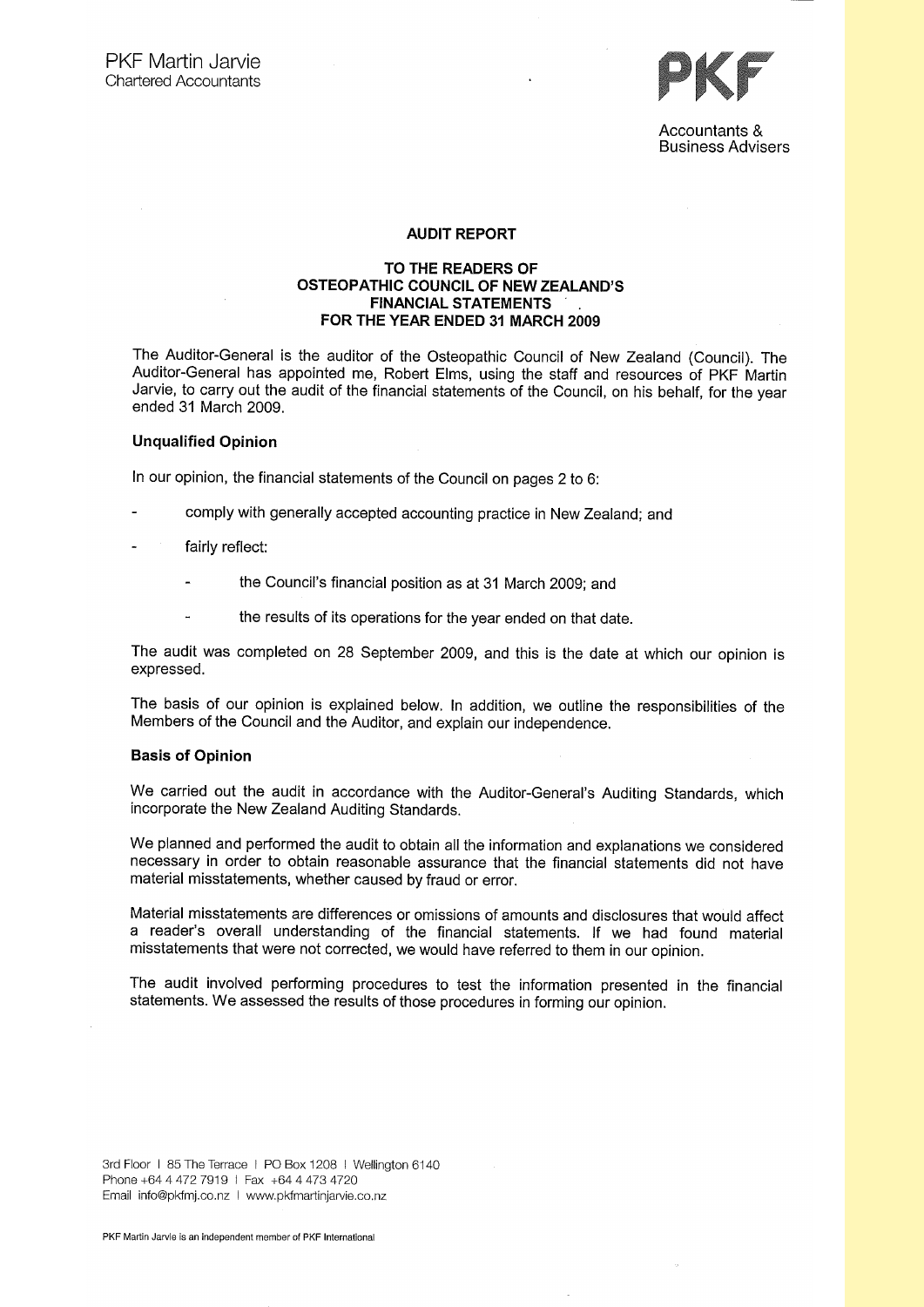

Accountants & **Business Advisers** 

Audit procedures generally include:

- determining whether significant financial and management controls are working and can be relied on to produce complete and accurate data;
- verifying samples of transactions and account balances;
- performing analyses to identify anomalies in the reported data;
- reviewing significant estimates and judgements made by the Council;
- confirming year-end balances;
- determining whether accounting policies are appropriate and consistently applied; and
- determining whether all financial statement disclosures are adequate.

We did not examine every transaction, nor do we guarantee complete accuracy of the financial statements.

We evaluated the overall adequacy of the presentation of information in the financial statements. We obtained all the information and explanations we required to support our opinion above.

#### Responsibilities of the Members of the Council and the Auditor

The Members of the Council are responsible for preparing the financial statements in accordance with generally accepted accounting practice in New Zealand. The financial statements must fairly reflect the financial position of the Council as at 31 March 2009 and the results of its operations for the year ended on that date. The Members of the Council's responsibilities arise from the Health Practitioners Competence Assurance Act 2003.

We are responsible for expressing an independent opinion on the financial statements and reporting that opinion to you. This responsibility arises from section 15 of the Public Audit Act 2001 and section 134(1) of the Health Practitioners Competence Assurance Act 2003.

#### Independence

When carrying out the audit we followed the independence requirements of the Auditor-General, which incorporate the independence requirements of the Institute of Chartered Accountants of New Zealand.

Other than the audit, we have no relationship with or interests in the Council.

Robert Elms **PKF Martin Jarvie** On behalf of the Auditor-General Wellington, New Zealand